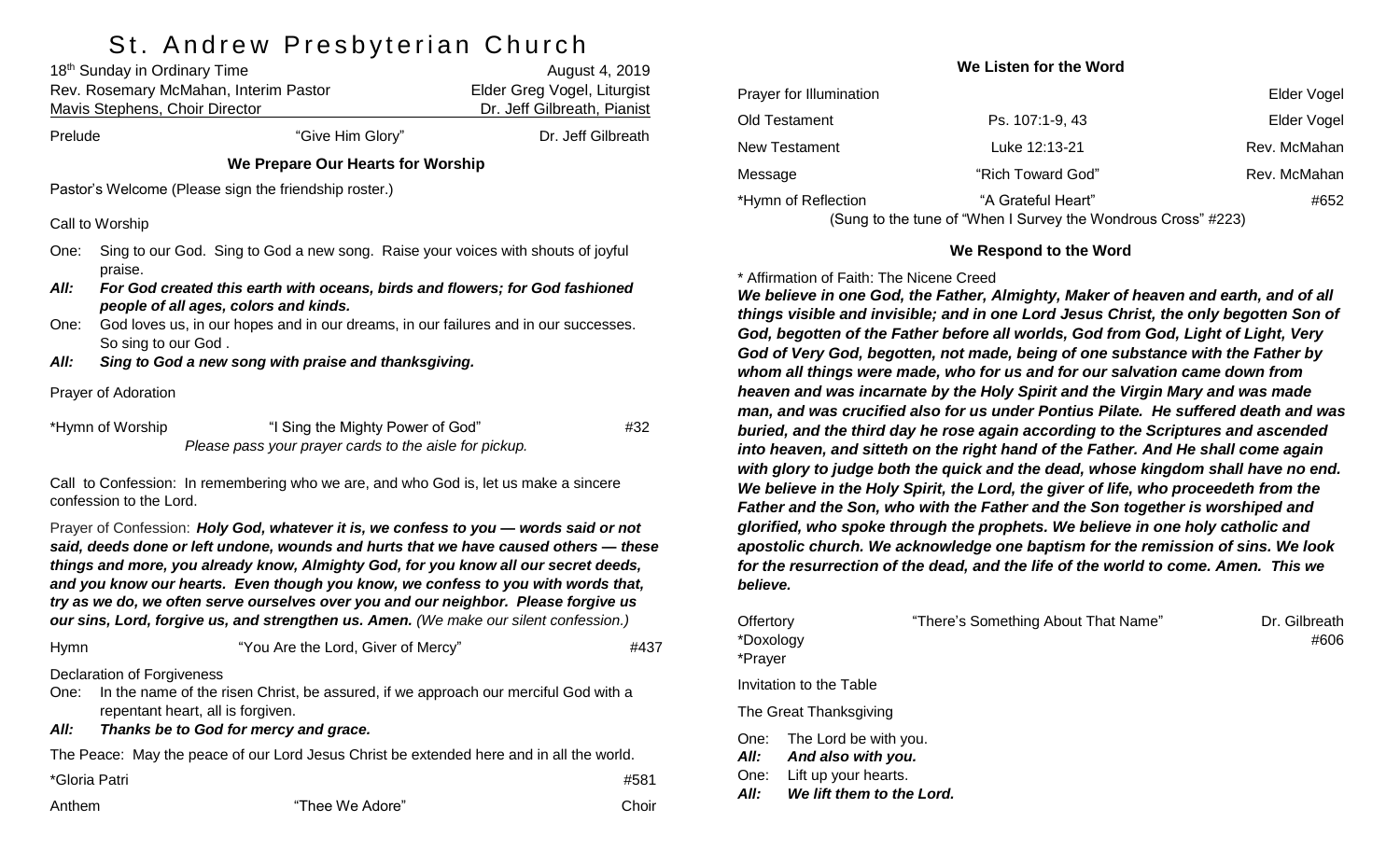- One: Let us give thanks to the Lord our God.
- *All: It is right to give him thanks and praise…*
- One: In all times and places, your people proclaim your glory in unending praise.
- **All: Holy, holy, holy is the Lord, God of power and might. Heaven and earth are full of your glory. Hosanna in the highest. Blessed is he who comes in the name of the Lord. Hosanna in the highest. . . .**
- One: Grant that in praise and in thanksgiving we may be a holy sacrifice, holy and acceptable in your sight, that our lives may proclaim the mystery of faith:
- **All: Christ has died. Christ has risen. Christ will come again.**

One: As we meet Christ at this table, we pray the prayer he taught us to say: **All: The Lord's Prayer**

Communion of the People

#### Prayer after Communion

*Eternal God, we give you thanks for this holy mystery in which you have given us yourself through Jesus Christ. Grant that we may go into the world in the strength of your Spirit to give ourselves to others in the name of Jesus Christ our Lord. Amen.*

**We Go Forth to Minister**

| Bold italic type indicates our shared response. |                                          |               |  |  |
|-------------------------------------------------|------------------------------------------|---------------|--|--|
|                                                 | *All that are able are invited to stand. |               |  |  |
| Postlude                                        | "When We All Get to Heaven"              | Dr. Gilbreath |  |  |
| *Blessing and Sending                           |                                          | Rev. McMahan  |  |  |
| *Hymn of Sending                                | "Lord, I Want to be a Christian"         | #729          |  |  |

#### Prayer for Wholeness Opportunity:

Each Sunday, the St. Andrew congregation participates in the Prayers of the People which often include personal prayer requests. St. Andrew also sends out prayer requests via email and includes those in need of prayer in each week's bulletin, so praying for healing or other needs is not something new, nor does it need to make us feel uncomfortable. Praying for healing is the work of the whole Christian community, and it is as much a part of the Christian life as prayer and service. The healing ministry is a shared ministry which includes God, the healer who makes us whole, and each one of us to express God's healing and love to others. The pastor, along with others called to prayer, would like to offer a brief "Prayer for Wholeness" service for those who would like personal prayer on first Sundays of the month after worship. We will begin September 1. If you have questions, please contact Pastor Rosemary.

An audio and written copy of each week's sermon is available on the website at [www.standrewdecatur.org.](http://www.standrewdecatur.org/)



## *"Growing in Faith; Sharing the Good News; Living in God's Love."*

August 4, 2019

St. Andrew Presbyterian Church Rev. Rosemary McMahan, Interim Pastor 3310 Danville Rd. SW Decatur, AL 35603 Office: (256) 355-6310 [churchoffice@standrewdecatur.org](mailto:churchoffice@standrewdecatur.org) pastor@standrewdecatur.org [www.standrewdecatur.org](http://www.standrewdecatur.org/)